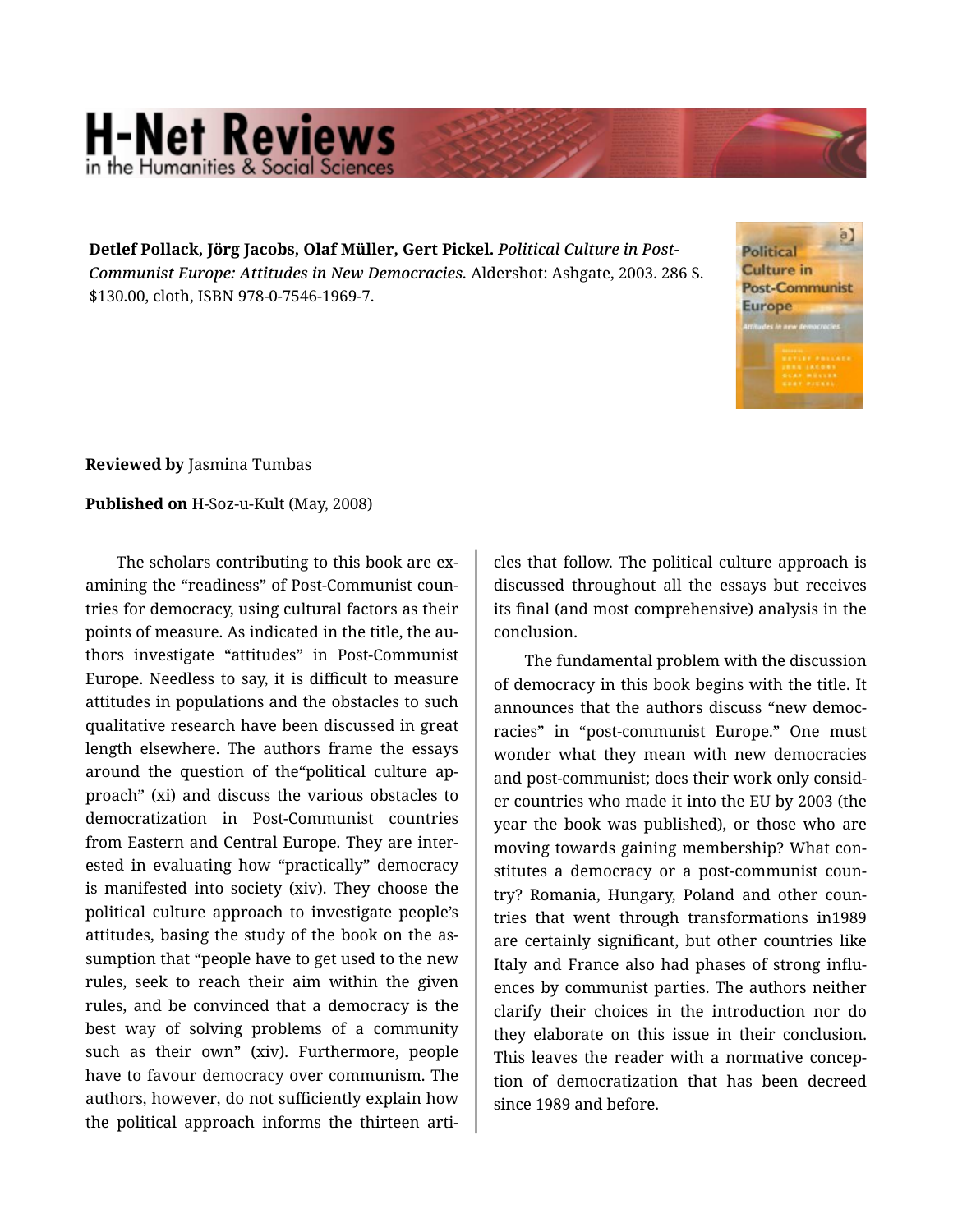Edited by Pollack, Jacobs, Müller, and Pickel, this book offers thirteen articles divided in four parts. The first part, entitled The Political Culture Approach and Democratization, starts with an es‐ say by Pye that deals with past and present ap‐ proaches to analyzing democratization in commu‐ nist and post-communist countries. He proposes that in the 1970s and 1980s, the realities of the demise of communism laid bare the minute influ‐ ence leaders like Stalin and Mao had on changing long-established behaviours. The dictators, how‐ ever, left their countries severely damaged and Pye surmises that globalization under the flag of democracy faces bitter challenges such as corrup‐ tion, a "weakened civil societies," mistrust in "shared interests," and general cynicism (pp. 12-13). He leaves the reader with three important questions: what influences do economics, leader‐ ship and social mobilization have on the democra‐ tization effort in post-communist countries? Un‐ fortunately the book does not offer comprehen‐ sive answers to all these questions.

Brown's essay offers some insight to these is‐ sues specifically in the context of Russia. He dis‐ cusses political culture in terms of "values, deeplying beliefs and sense of identity" and offers a short survey of literature on political culture (p. 19). He acknowledges that analysis of the develop‐ ment of democratization in Russia through sur‐ veys is limited and misleading; yet he believes it offers the opportunity to compare differences in values of communist countries globally. Overall, surveys have shown an increased sentimentality toward "pre-perestroika" in the last decade. Brown concludes that the leadership of Yeltsin re‐ sulted in tremendous setbacks for the democrati‐ zation process of Russia. Russian mistrust in democracy was and still is well deserved, so Brown, given the suspiciously dictatorial direction of Putin's administration.

In the second part of the book, entitled New Democracies in the Process of Consolidation, Ul‐ ram and Plasser's findings confirm Brown's con‐

clusion about Russia; along with Ukrainians, a majority of Russians favour "antidemocratic sen‐ timents" (p. 40). Overall, Ulram and Plasser study confirms that the East-Central and Eastern Euro‐ pean Countries (here: Slovenia, Czechia, Romania, Hungary, Slovakia, Poland, Bulgaria, Crotia, Rus‐ sia and Ukraine) were disappointed by democrat‐ ic transformation; either their hopes for improve‐ ment were not fulfilled or people's general mis‐ trust in the power of democracy was confirmed.

While these findings seem to make a lot of sense, it is curious how the questions were delivered and what choices people really had in an‐ swering them. If people were to ask anyone living in western Germany or the United States a ques‐ tion like: "In general, are you satisfied with democracy and the whole political system in (your country)?" (p. 41), one would be hardpressed to find enthusiasm and satisfaction, de‐ spite the fact that those people supposedly live in old (as opposed to "new") democracies.

Jacobs, Müller and Pickel provide a large comparative study of East-Central European coun‐ tries (Czechia, Hungary, Poland and Slovenia) and Russia, Latvia, Bulgaria, the US, UK, the Federal Republic of Germany and the GDR. Their work is prompted by the question of whether democra‐ cies are going to collapse in the near future. Using the Freedom House Index and the political cultur‐ al approach, the authors analyze the attitudes to‐ ward democracy. Their study stands out because they found that there are no significant differ‐ ences in resistance to democracy between the Eastern and Western countries; rather they also observed significant differences in the level of ac‐ ceptance of the system in itself.

The text written by Delhey and Tobsch exam‐ ines the causes for satisfaction with democracy specific to East Germany and Hungary. They found that politics and economics have great in‐ fluence on people's level of satisfaction with democracy. While responses form East Germans imply that personal freedom is the most impor‐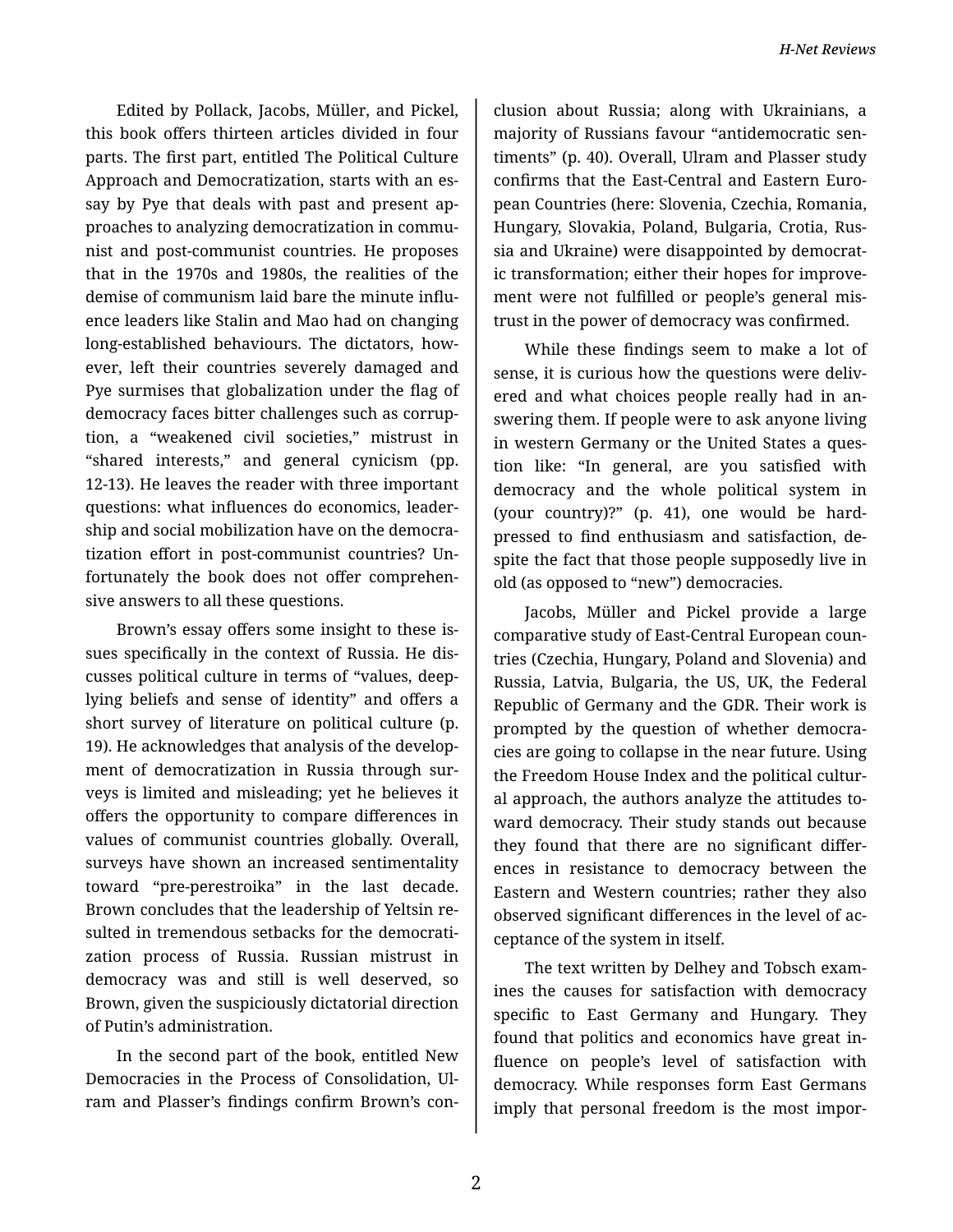tant factor in determining the future of democra‐ cy, Hungarian responses indicate that individual economic conditions are most important. This comes as no surprise when considering that the standard of living in Hungary is significantly low‐ er and that East Germany "has gained 'more' from transformation than the Hungarians" (p. 127). The notion of 'gaining more' is rather speculative and relies on the assumption that democracy has fun‐ damentally improved civil liberties in the GDR. However, their findings and comparisons to pre‐ vious studies offer more convincing arguments than some of the other essays.

The third section deals with Change of Values. The first essay by Muelmann investigates the dif‐ ference in level of achievement and in/equality within East and West Germany. Achievement for Meulemann constitutes an individual's opportuni‐ ty for "self-realization" within the workforce, fam‐ ily and other social spheres, while in/equality refers both to the opportunities for and conse‐ quences of achievement. The very nature of seek‐ ing or receiving employment opportunities in the FRG and GDR differed greatly; while people in the FRG had the freedom to make a choice (job, fash‐ ion, fiscal responsibilities), choices were often made by higher authorities for GDR citizens. Sur‐ veys conducted from 1990-1995 showed that West Germans consistently favoured equality (over achievement), while East Germans initially showed greater preference for achievement, but with time showed a polarization of values. Muelmann interprets the polarization as a step to‐ wards "modernization" and unification of Ger‐ many. His emphasis on GDR's need to move to‐ ward "modernization" is rather problematic be‐ cause it imposes a value judgement that elevates the "West" and that has inbuilt implications of the "East" as primitive – hence in need to be modern‐ ized.

Schwarz offers two interviews (case studies) of former GDR citizens as alternative ways of ana‐ lyzing GDR sentiments. Despite their integration

into the FRG, both individuals still revealed un‐ derlying value systems that followed communist principles; to be exact, an emphasis on responsi‐ bility towards society or the family (rather than emphasis on the individual). Schwarz concludes that the interviewees revealed latent conservation of former socialist ideologies, as well as open em‐ brace of new live styles offered by the FRG. These two case studies serve as great examples of the qualitative nature of this kind of research and its limitations. The interviewees are forced to recol‐ lect their memories and feelings much in the same way as people who are taking the surveys. But it becomes clear here, that the categorization of "communist" ideas is rather problematic. A lack of criticism toward the state because it is seen as unproductive (p. 160), for example, does not necessarily imply a disposition that is still in‐ fluenced by communism. Upon reading Schwarz's interpretations of the two case studies, the reader gains a sense of the challenges involved in study‐ ing attitudes and their connections to politics.

Wegener addresses values relevant to social justice in the overarching question of unification in Germany, which he believes is still divided by an "'inner wall'" (p. 209). Categorizing solidarity as a measure of justice both in GDR and FRG, We‐ gener uses data retrieved from the International Social Justice Project (from 1991, 1996, & 2000) to analyze the relationship between conceptions of justice and "social structural phenomena" (p. 210). He concludes that there are strong differences in justice ideologies between East and West and that the "inner wall' still stands" (p. 227).

In the Conclusion, Mishler and Pollack inves‐ tigates political culture as a research method and offers a system of dividing research into two strands; namely thick and thin culture. Thick cul‐ ture is shaped by time and generations of cultural development, leaving societies with "a fundamen‐ tal consensus on basic values and beliefs, shared symbols and meanings, and basic social practices and institutions" (p. 239). Thin culture is part of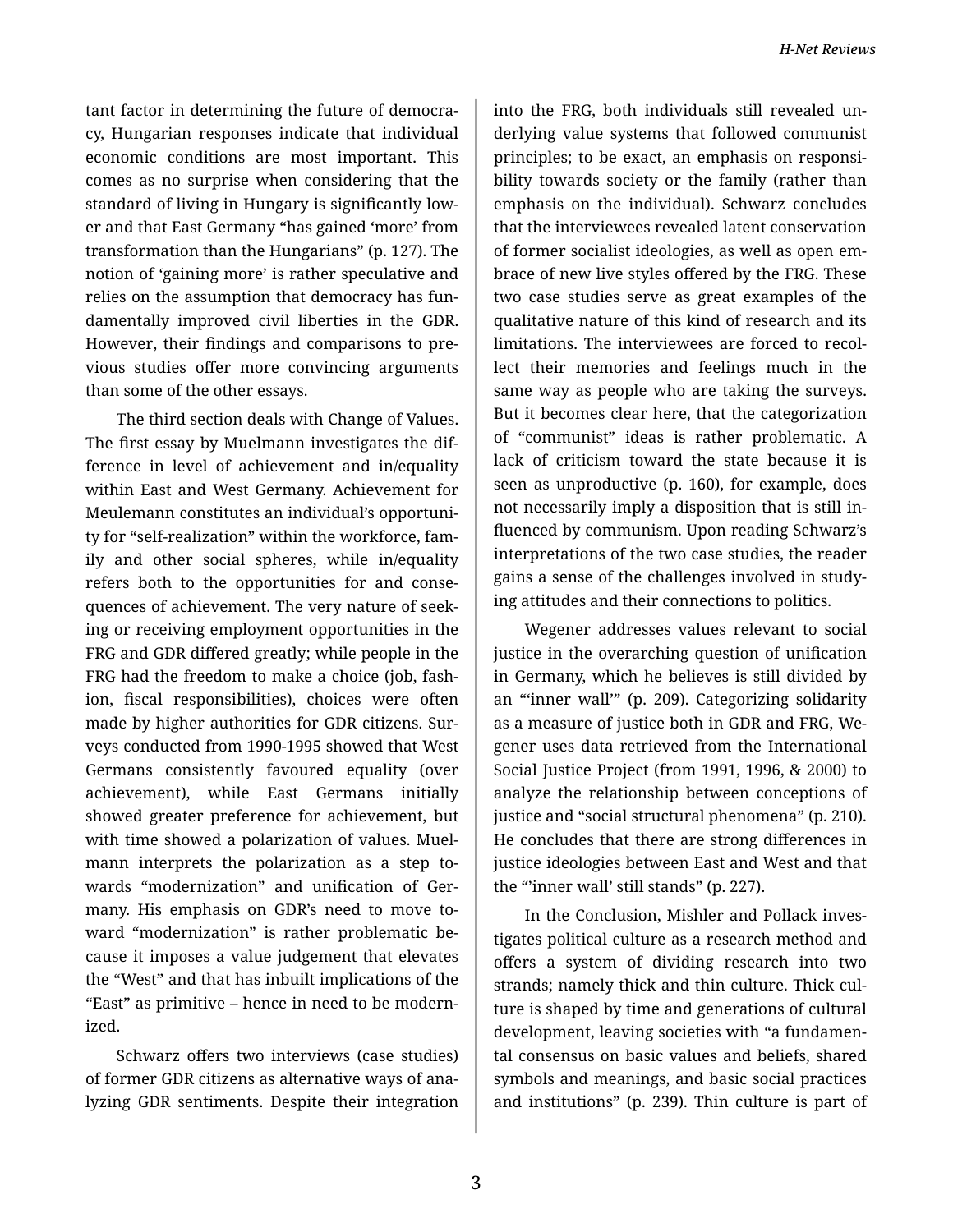thick culture but is less rooted in the collective conscious of a society and therefore fosters diver‐ sity. Furthermore, thick culture is static, while thin culture changes over time. The authors sum‐ marize the arguments made in previous chapters with respect to the future of post-socialist democ‐ racies and conclude that "only time will tell" whether thick culture (difficulties in "adaptation") or thin culture (minimal power of socialism over‐ all) will determine the fate of democracy. The con‐ clusion, therefore, leaves us with an open end and underlines that a conclusive analysis is not possi‐ ble, since only time will tell what will happen.

Overall, the range of the studies in this book seems limited. Martin's essay, for example, only includes Slovenia, but none of the other former Yugoslavian countries. Furthermore, it is also not always clear to the reader which countries are Central and which countries are Southern Euro‐ pean in her analysis. One could argue that Mace‐ donia should have been included in some of the other analyses, especially in those that discussed Croatia. Considering that Macedonia and Croatia had both signed the Stabilization and Association Agreements by 2003, there is no reason why the authors should have chosen Croatia over Macedo‐ nia. As indicated above, there is a general confu‐ sion around the classifications of Post-Commu‐ nism and new democracies in this book that leads to the conclusion that the choice of countries is rather arbitrary.

With respect to issues relating to 1989, Jacobs, Müller and Pickel's essay is probably one of the best essays indicating changes in attitude since 1989. Focusing on a large sample of countries, the essay offers findings and methods that help ex‐ plain resistance or acceptance to democracy. This book is worth reading especially for scholar's in‐ terested in East Germany and issues of unifica‐ tion. It is a valuable source for other countries in East-Central- and Southeastern Europe for with respect to individual chapters but does not con‐ tribute a great deal to the discussion of the politi‐

cal culture approach. Rather, it undermines the approach with frequently heavily biased conclu‐ sions that favour western normative ideas about democracy and that rely on questionable survey‐ ing methods.